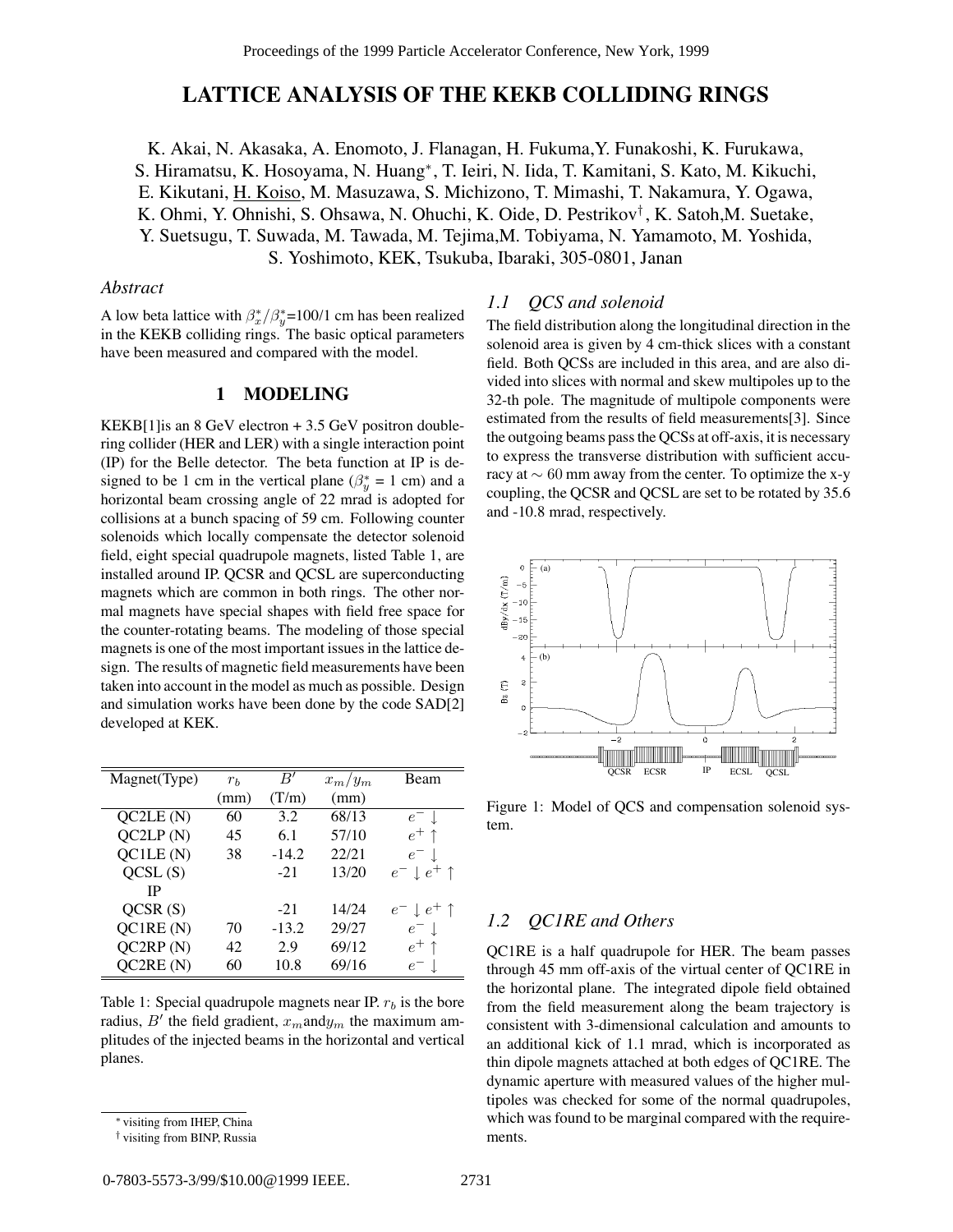# *1.3 Lattice for BEAST*

The commissioning has commenced with  $\frac{\beta_x}{\beta_y}$ =100/2 cm, and the reduction of  $\beta_y^*$  to =1 cm has been succeeded in both rings[4]. The chromaticity correction has fully utilized 52-family noninterleaved sextupole pairs and vertical 2-family pairs for the local correction only in LER. The commissioning lattice has slightly modified for the BEAST detector, removing the detector solenoid. Because QCSs are already rotated, the x-y coupling should be corrected even without the detector solenoid. The rotations of normal IR quadrupoles have also been changed and the compensation solenoids have been excited to 10% of the nominal values to minimize strengths of skew quadrupoles. In order to adjust orbits and dispersions, local orbit bumps have been applied in the interaction region (IR) as shown in Fig. 2.



Figure 2: LER optical functions in IR. SLL and SLR are sextupoles for the local chromaticity correction.

# **2 MEASUREMENT OF BASIC PARAMETERS**

# *2.1 Closed Orbit*

The global closed orbit has been successfully corrected with conventional methods (SVD and MICADO) better than 0.6 mm rms. The local bumps has also been used for fine tuning and for diagnostics of machine errors.

### *2.2 Transverse tune*

Even a few steps of improvements of the model lattice as listed Tables 2 and 3, the measured tunes still have some difference from the model in both rings. It is necessary to precise calibration between various magnets (superconducting, normal, IR quadrupoles with special shapes) to identify error sources.

### *2.3 Dispersion*

The measured values of horizontal dispersions agree with the model within 16% in LER and 6% in HER. Sometimes a large vertical dispersion has been observed, which depends

on the vertical orbit. The vertical dispersion has been decreased to a reasonable level by adequate tuning of the vertical orbit, in particular, at sextupoles.

| Source                              | $\Delta\nu_{r}$ | $\Delta \nu_u$ |
|-------------------------------------|-----------------|----------------|
| (a) Flat rectangular dipole         |                 |                |
| (b) Edge angle                      |                 | 0.40           |
| (c) Slope of $B_y$ , $B_y = B_y(s)$ |                 | $-0.037$       |
| (d) Integrated quadrupole           | 0.057           | $-0.056$       |
| (e)Integrated sextupole,            |                 |                |
| $B''_u(s)x(s)ds$                    | 0.114           | $-0.112$       |

Table 2: Model of LER dipole magnet. The quadrupole and sextupole components are estimated from the results of field measurements[5]. ModelB and A are with and without Source(e).

|                          | <b>LER</b>                   | <b>HER</b>                   |
|--------------------------|------------------------------|------------------------------|
|                          | $\Delta \nu_x, \Delta \nu_y$ | $\Delta \nu_x, \Delta \nu_y$ |
| $\beta_u^*$ =2 cm        |                              |                              |
| Adjust energy, QCS       | $-0.01, -0.30$               | $0.12, -0.08$                |
| LER dipole modelA        |                              |                              |
| with fudge factors $(*)$ | $+0.04, -0.10$               |                              |
| LER dipole modelB        |                              |                              |
| (no fudge factors)       | $-0.14, -0.20$               |                              |
| <b>Adjust QCS</b>        |                              |                              |
| $\beta_n^*$ =1 cm        | $-0.13, -0.19$               | $0.12, -0.09$                |
| Adjust tunes, orbits,    |                              |                              |
| chromaticity, etc.       | $-0.07, -0.22$               | $+0.07, -0.06$               |
|                          |                              |                              |

Table 3: History of tune deviations from the model lattice. (\*)Fudge factors of -0.4% and -0.8% were applied for tow families of quadrupole magnets in unit cells, QD3P(40) and QD5P(48), respectively.

# *2.4 Chromaticity*

The examples of the chromaticity measurement are shown Fig.4. The differences from the model are not so big, but amount to 5 in the vertical direction in the  $\beta_y^*$ =1cm case. It is necessary to adjust tunes of the model lattice to the measured ones in finding solution of strengths of sextupoles.

## *2.5* β *Function*

Big mismatch of LER optics in the vertical direction was observed both in the response of single kick orbits [6] and in measurements with trim coils of normal quadrupoles as shown in Fig.6. The matching was greatly recovered by adjusting field strengths of QCSs by  $+0.8\%$ , which was determined by analyzing the leakage orbit of the local bump at QCSs. After recent refinements of the QCS model by subtracting effects of the return yoke of the Belle detector,